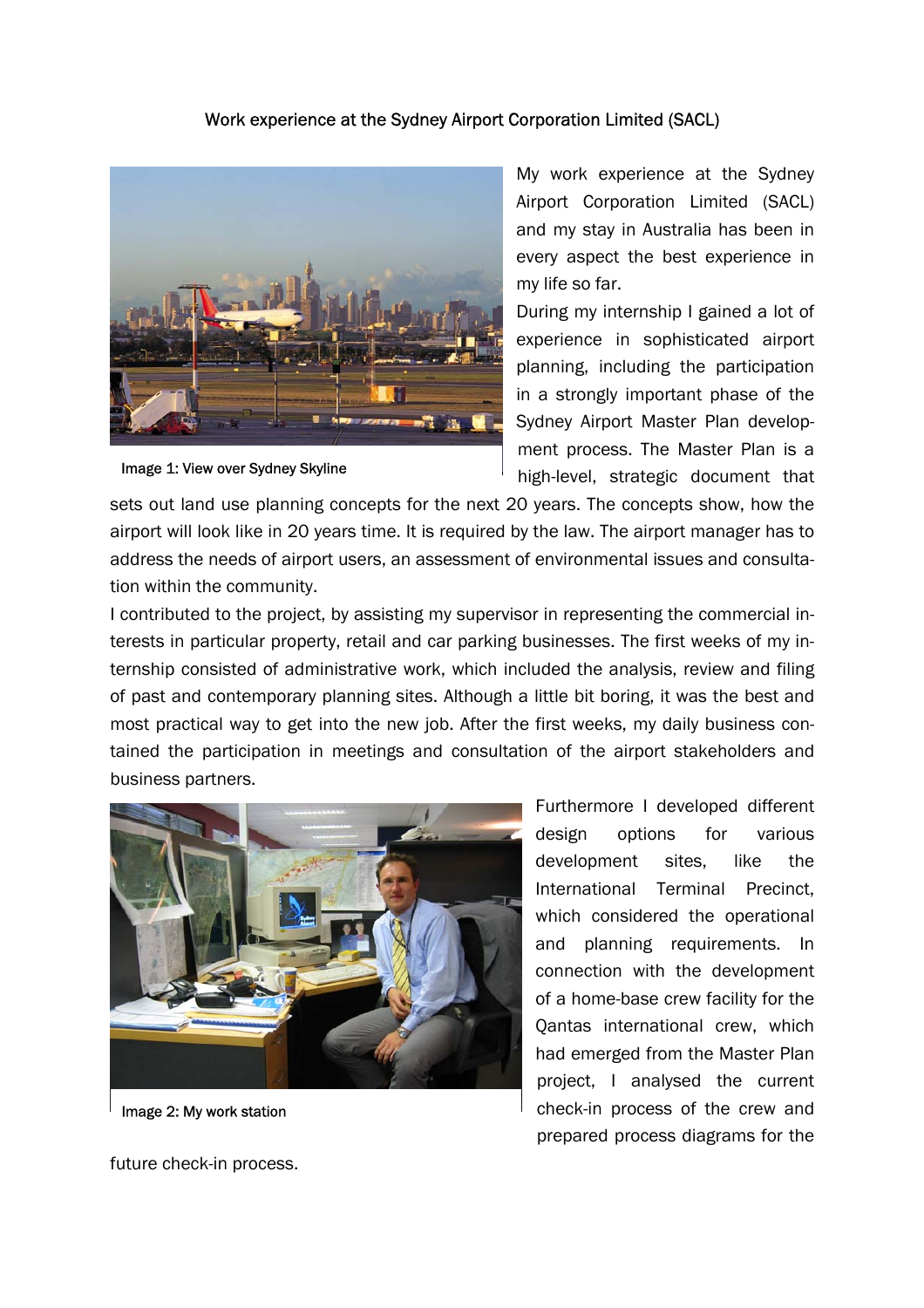The second project I was involved in, was the Taxiway deviation study. The project emerged as a result of the introduction of an Airbus A330 aircraft by Qantas airlines for its operation. Unfortunately, the clearances, which are recommended by the ICAO are not available between two Taxiways, which lead from the Qantas Terminal to the runway. The approval for the operation with reduced clearance was granted subject to a speed restriction on the Taxiway and a monitoring program, which measures the aircraft speed and deviation. My task in this project was to prepare a database and to write an application with VBA, which facilitates the generation and consolidation of the data. The preliminary results show that the deviation doesn't exceed the maximum admissible limit.

The atmosphere and the teamwork with my colleagues during the internship were excellent. From the first day on, I was an active, fully accepted and equally treated employee. My fully equipped work station was set up for me from the beginning. The tasks I was entrusted with were appropriate to my level of skills. I have recognized my internship as being of high value and beneficial for my professional life. My work experience didn't not contain a lot of operational and mindless work, but consisted of complicated and challenging planning tasks within a group. In meetings and through the direct contact with consultants, I could adopt some negotiating skills and could improve my English enormously.

I didn't just gained professional skills during my stay in Sydney, but also skills in organising myself and living on my own. For me it was the first time, that I was away from my parents house for such a long time. The internship didn't start with the arrival in Australia. I had started already at least 6 months before. Organising the internship, flight, accommodation and health insurance in a foreign country were things, I will definitely benefit from. But I was never afraid, that something would get wrong.



Image 3: Sunset at Cable Beach, Broome, WA

I was impressed by the optimism, pragmatism and the warm hospitality the Australian show every day. My leisure time after work or during weekends was planned at least 2-3 weeks in advance. Sydney and it's adjacent lands offer a huge variety of nature, national parks, beaches, shopping facilities, catering and nightlife, that it's never get boring. Although Sydney is a mobile and vivid city, it is very safe and green.

Even during the Australian winter it's hardly getting colder than 10 degrees, which makes the life even more comfortable.